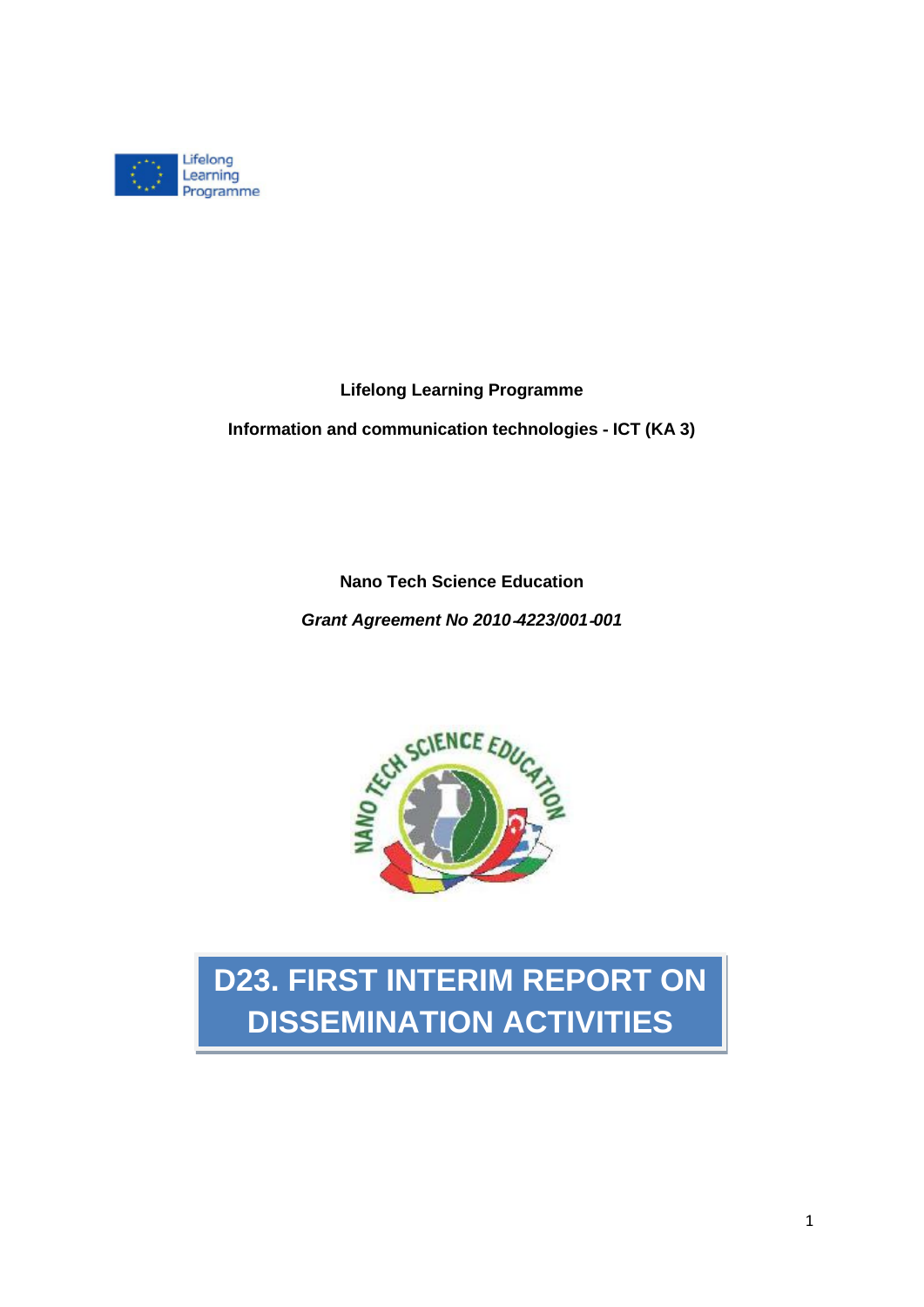## **FIRST INTERIM REPORT ON DISSEMINATION ACTIVITIES**

The dissemination of the project was initiated with the 1st Project Meeting and it was carried out through the project by the partners. Doga was the leader of the dissemination work package and Turkish partner defined the dissemination strategy of the project and the project outputs to the target groups in partners' countries and other European countries.

During the project, the project partners aimed to raise awareness about the use of Nano technology in science education, present the educational tools in the virtual lab to have the impact on potential users: learners aged 13-18 in General & Vocational School, science teachers of lower secondary and upper secondary stage and prospective teachers and university students at science education faculty. The project was initiated through presenting the project content and outcomes to the potential users.

-As a first step the project web site was set up by DOGA (please see http://www.ntsenanotech.eu/) and translated in partners languages.

-The dissemination of the project was initiated from the beginning of the project through workshops, seminars and school visits in PMs to reach target groups in partner groups. The partners planned workshops and seminars to present the project & outcomes and test the nano experiments for general secondary and vocational school teachers and students. DOGA invited students from upper elementary (22 students) and high school (6 female students) to present the project and to test how to design the educational tools for virtual lab for different grade and engage them in explorative and amusing science learning through applying two Nano-tech experiments in March 2011 in Yakacık Doga Nano Bio Tech Laboratory (please see [http://www.ntse-nanotech.eu/dissemination.asp?lang=EN\)](http://www.ntse-nanotech.eu/dissemination.asp?lang=EN) In addition to this in September 2011, 3 day local workshop was designed for science teachers from elementary and secondary schools (about 22 teachers) to make the teachers aware of how to integrate Nano technology in science education through using ICT.

-Fondazione Idis conducted informative session about the content of the NTSE project addressing the teachers and people from education in October 2011. During the 3rd PM in Sofia the project partners visited "John Atanasov Vocational School" on 08.December 2011 and the same school was invited to the video- conference session with the TR school in the beginning of December 2011. The video conference session between TR and BG was held among three different schools to test the efficiency of the experiments in the virtual lab. The main purpose was to test the efficiency of the educational tools on the learners through posing encouraging questions to provoke their curiosity about science and nanotechnology including more than 40 students from secondary school in May 2012 (please see <http://vlab.ntse-nanotech.eu/NanoVirtualLab/podcastingroom/list?page=1&size=5>)

-Sirma Media (P3) had an opportunity to present the project and virtual laboratory workshop and seminars organized for teachers, school administrators, methodology and pedagogy specialists addressing more than 200 people in London in January, 2012.

-Forth (P4) presented the NTSE Project to 6 science teachers in Heraklion in April 2012 and also registered the NTSE project to the STENCIL Catalogue [\(http://www.stencil-science.eu\)](http://www.stencil-science.eu/), the portal for the science teachers and policy makers to reach more target groups.

-CCTA also presented the project content and outputs during the final meeting of Key TTT (504605-LLP-1-2009-1-BG-COMENIUS-CMP) addressing 16 representatives of the international partners' institutions from: TR, NO, PL, IT, BG and 86 Bulgarian participants of the final conference, among which representatives from the Bulgarian Ministry of Education, from regional stakeholders, as well as teachers in science subjects in December 2011.

-The project presentation was also realized by CCTA (P5) in December 2011 addressing 140 participants including teachers, scientists and university staffs in Robotics Conference in IT.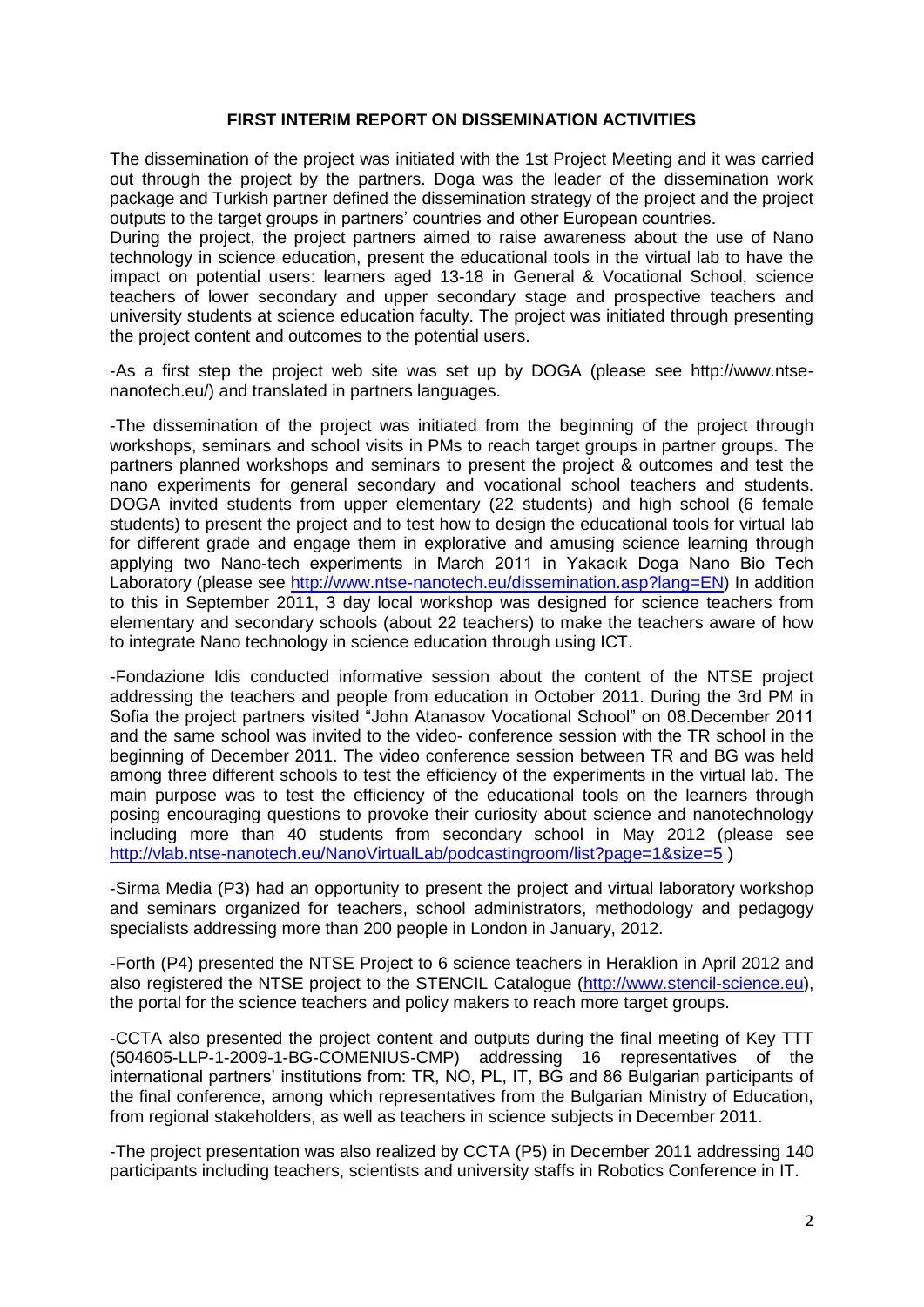-In BG, TR, IT and RO interviews were realized and uploaded to the podcasting room with a successful Bulgarian female Physician, an Italian female Scientist, Romanian Scientist and a Turkish female journalist as role models for girls to solve the problems with gender inequality in science education.

-A portal system in the lab was set up to enable the implementers to share knowledge about the implementations and potential users e-mail lists including the teachers, prospective teachers and universities students were provided to FORTH to let them exchange their opinion about the use and place of Nanotechnology in science education and it would be used by the wider educational community to discuss project related issues.

-The promotional leaflet explaining the project aims & outputs was designed in EN and 1500 copies were printed to disseminate during the International seminars and conferences and printable version was uploaded to the collaborative web space to share with the partners. These leaflets were disseminated in Applied Physics and Material Sciences Congress in Antalya, TR in May 2011 and the poster sessions were done with the participation of the project partners from BG, EL and TR.

-CCTA also presented during the poster sessions by Mladen Matev (pls. see http://www.ntse-nanotech.eu/dissemination) addressing 120 participants from BG and 10 international participants in Nanotechnology and Education National Conference in Sofia BG.

Please see<http://www.ntse-nanotech.eu/docs/NTSE%20Poster%20in%20Sofia%20BG.pdf>

-Later the promotional leaflet explaining the project aims & outputs was designed in EN and translated in all partners' languages to disseminate during the International seminars and conferences and printable version was uploaded to the collaborative web space to share with the partners. These leaflets were disseminated in different International Seminars such as Applied Physics and Material Sciences Congress in Antalya, TR in May 2011 by P1, – 4th World Conference on Educational Sciences (WCES 2012) in Spain in Feb 2012 and 11th WSEAS International Conference on Applied Computer and Applied Computational Science (ACACOS'12) in Finland in April 2012 by P5, Robotic Conference in Italy in December 2011 and Nanotechnology and Education national Conference in Bulgaria in November 2011 by P6. Moreover, the project partners to reach the target groups in a European context realized the poster sessions and presentations.

-The list of the planned dissemination activities was uploaded to the web site and collaborative web space to reach possible target users of virtual laboratory and the lists of the potential users were provided to FORTH to add the contact list and engage them to the project process through sending the invitations about the experiments and the content of the video conferences.

-Each partner organized local workshops or seminars to reach the science teachers to encourage them to test the experiments in the VL. Nano-tech academicians of DOGA arranged 3 day local workshops for the implementer teachers to raise their awareness about Nano-technology and the integration to the science education. Later students from upper elementary and secondary schools were invited to Yakacık Doga Nano- Bio Tech Laboratory to test the nano-tech experiments and the perception of the students and teachers towards the use of Nano –tech in science education. FONDAZIONE (P2) conducted an informative session about the contents of NTSE carried out in the framework of 3 GIORNIPERLASCUOLA a national convention addressing to teachers and people engaged in educational activities on 13 October 2011 in Naples, IT. Also during the 2nd PM in Naples, the partners were involved in a workshop including educational activities of the Nano-Kit from time for Nano project illustrated by Ilenia Picardi, physicist and scientific journalist. [http://www.ecsite.eu/activities\\_and\\_resources/projects/time-nano](http://www.ecsite.eu/activities_and_resources/projects/time-nano)